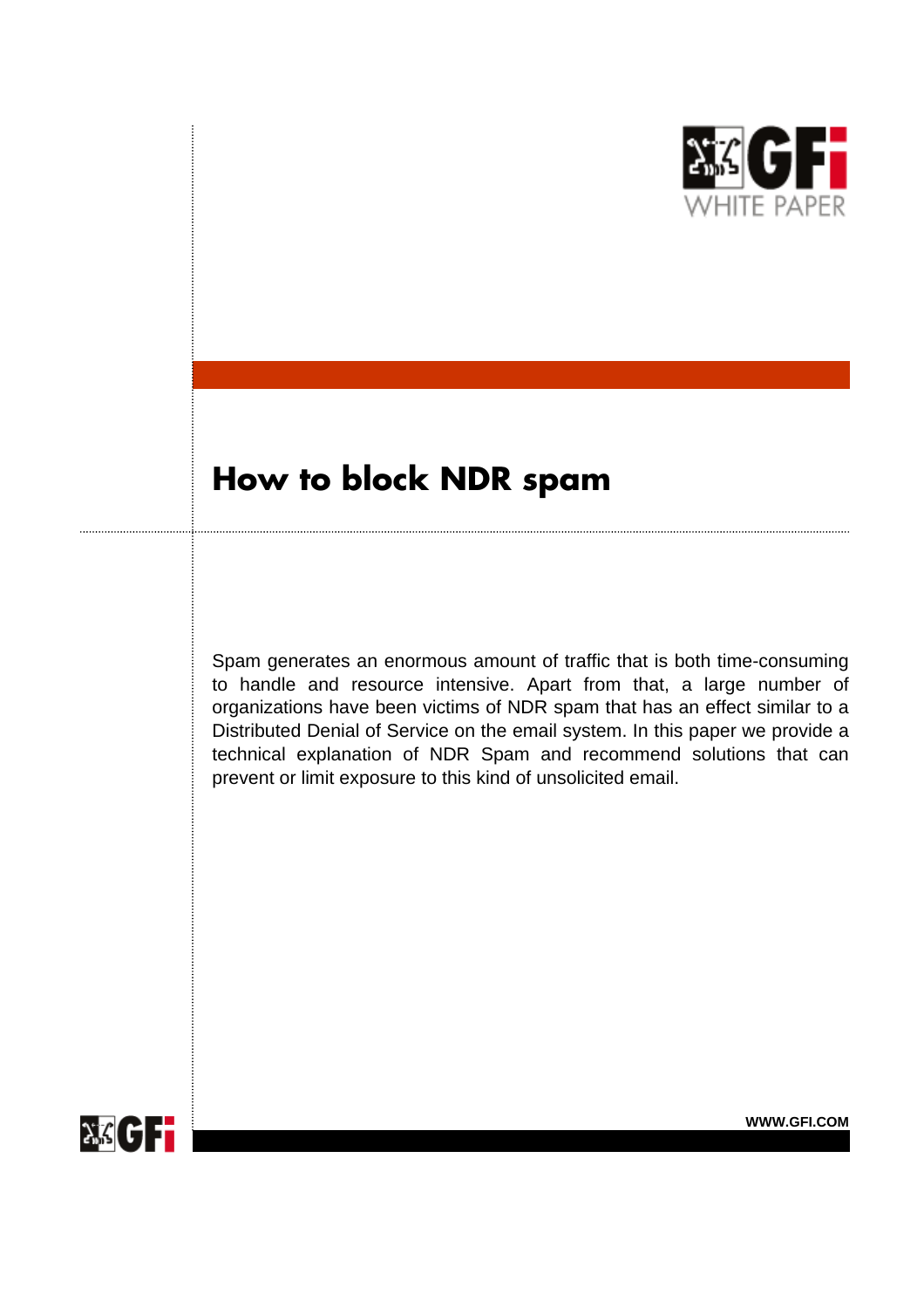#### **What is a Non-Delivery Report?**

Email systems support a service called Delivery Status Notification or DSN<sup>1</sup> for short. This feature allows end users to be notified of successful or failed delivery of email messages. Examples include sending a report when email delivery has been delayed or when an email message has been successfully delivered.

A non-delivery report or NDR is a DSN message sent by the email server (mail transfer agent or MTA for short) that informs the sender that the delivery of the email message failed. While there are various events that can trigger an NDR, the most common cases are when the recipient of the message does not exist or when the destination mailbox is full.

A simple email message is typically made up of a set of headers and at least one body. An example of this can be seen in figure 1. In this example, the email is sent from user1@domain1.com to user2@domain2.com. If the domain name domain2.com does not exist or does not have an email server, then the MTA at "domain1.com" will send an NDR to user1@domain1.com<sup>2</sup>. When the domain name exists and the MTA at domain2.com is accepting email, the behavior is different. In this case, the domain2.com email server should check if the destination mailbox exists and is accepting emails. If this is not the case, then the MTA should reject the email message. However, many mail servers will accept any email and then bounce the email later on if the destination address does not exist.

| From: $\lt$ user1@domain1.com>              |
|---------------------------------------------|
| To: <user2@domain2.com></user2@domain2.com> |
| Subject: Example                            |
| <b>Email Body</b>                           |
|                                             |

Figure 1

Figure 2 describes a scenario where "user2@domain2.com" does not exist, but the mail server at domain2.com still accepts the email as it cannot verify if the mailbox exists or not. The server then sends an NDR message to "user1@domain1.com" which includes the original message attached.

 $1$  The technical details for DSN can be found in RFC1891

 $2$  As per RFC 2821, the sender address is taken from the SMTP "MAIL FROM" command

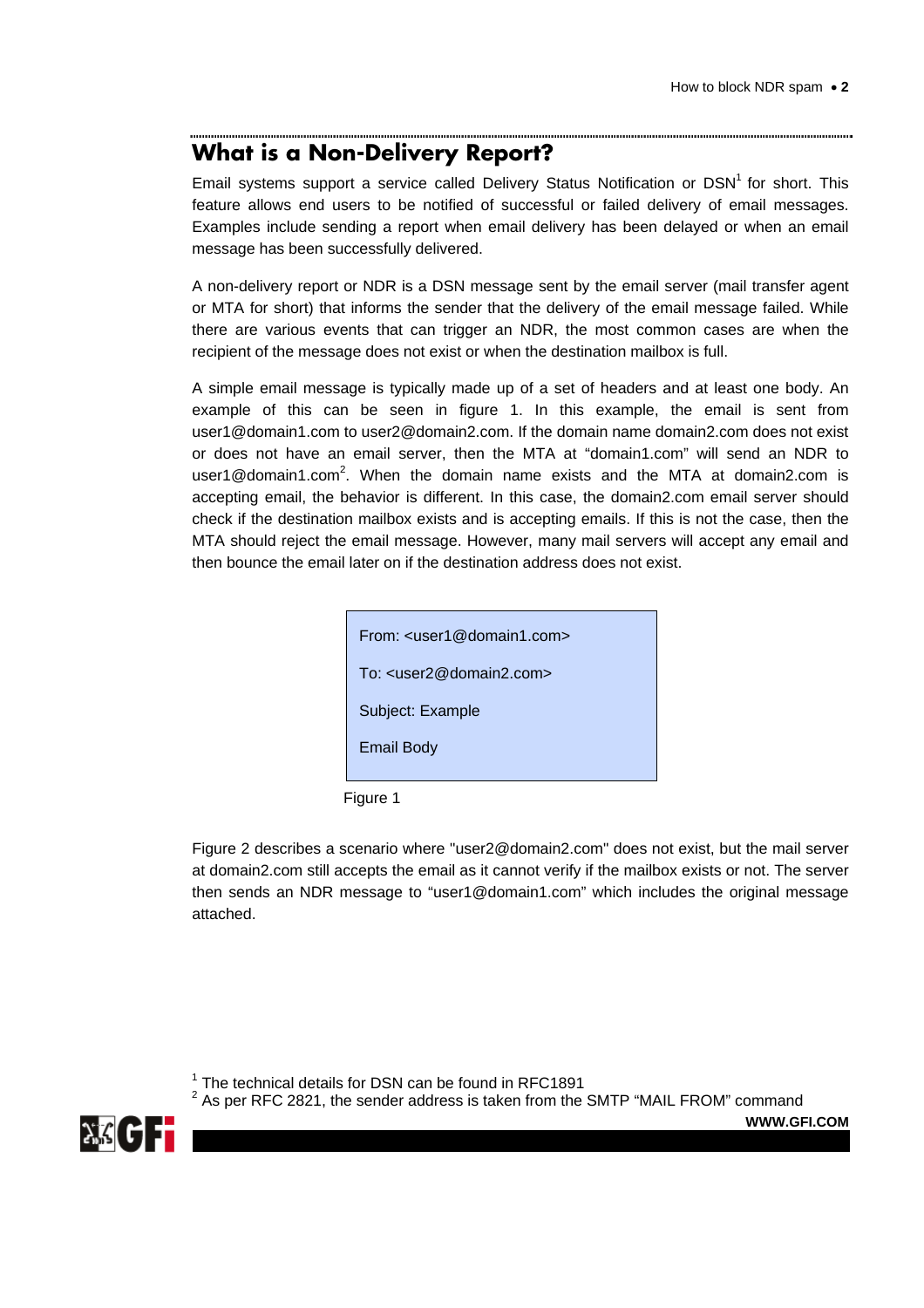#### How to block NDR spam • **3**



Figure 2

..........

### **How does NDR Spam work?**

The SMTP protocol does not support authentication of the sender address. As a result, email messages can claim to be coming from any valid email address. Spammers have long known about this and tend to make use of fake addresses when sending their bulk mail. Since successful spam relies on targeting the largest number of clients possible, spammers tend to have large lists of email addresses. Some of the email addresses in their list might not exist or

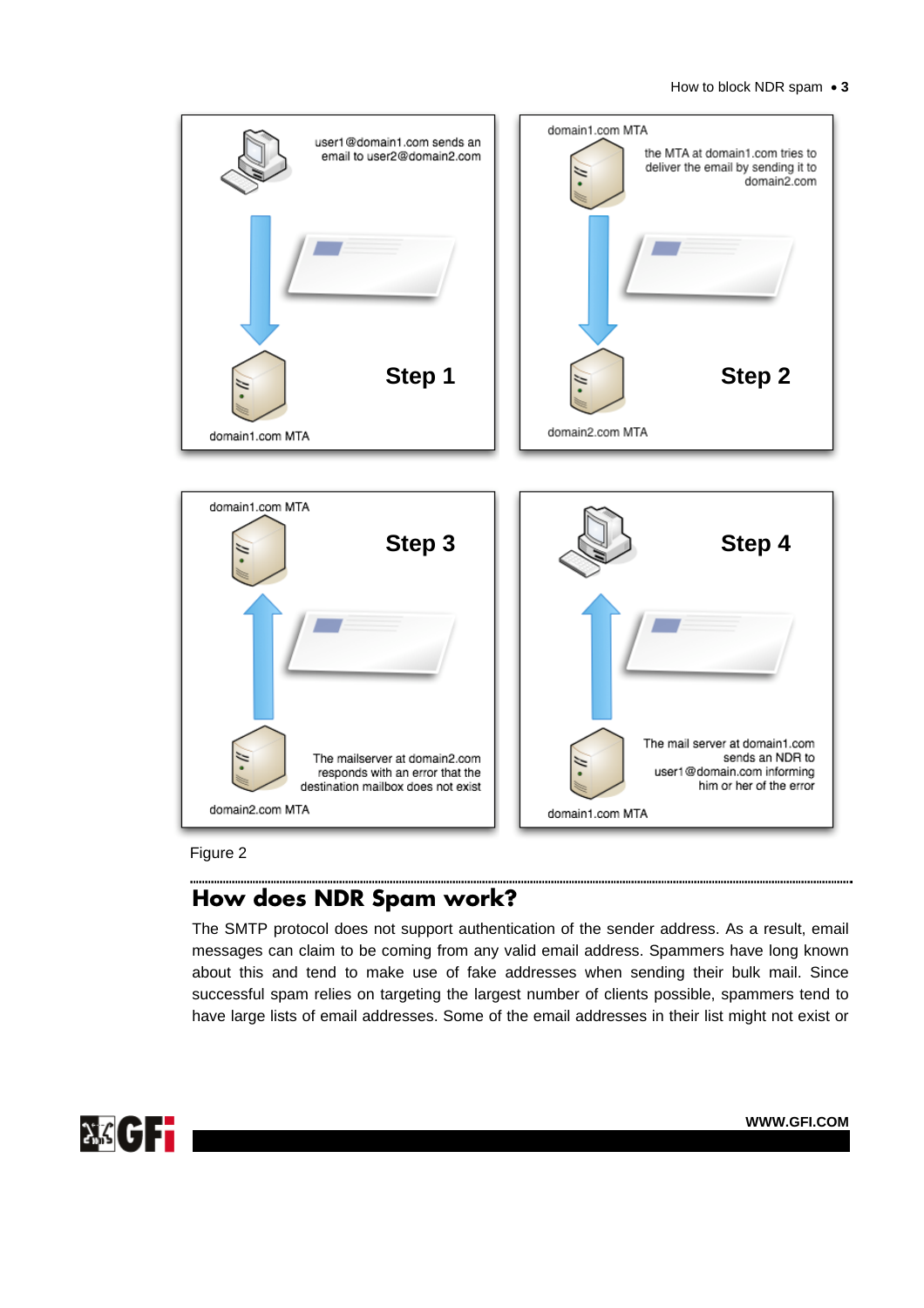have been disabled. In many of these cases, the mail server handling the nonexistent email address may send an NDR to the faked sender address in the original email. If this address belongs to a valid user then what happens is that this user ends up receiving the non-delivery reports. Since the emails sent out by the spammer tend to be in large numbers, thousands of NDRs may end up in the victim's mailbox. The resulting emails are known as NDR spam or backscatter and an example is illustrated in figure 3.



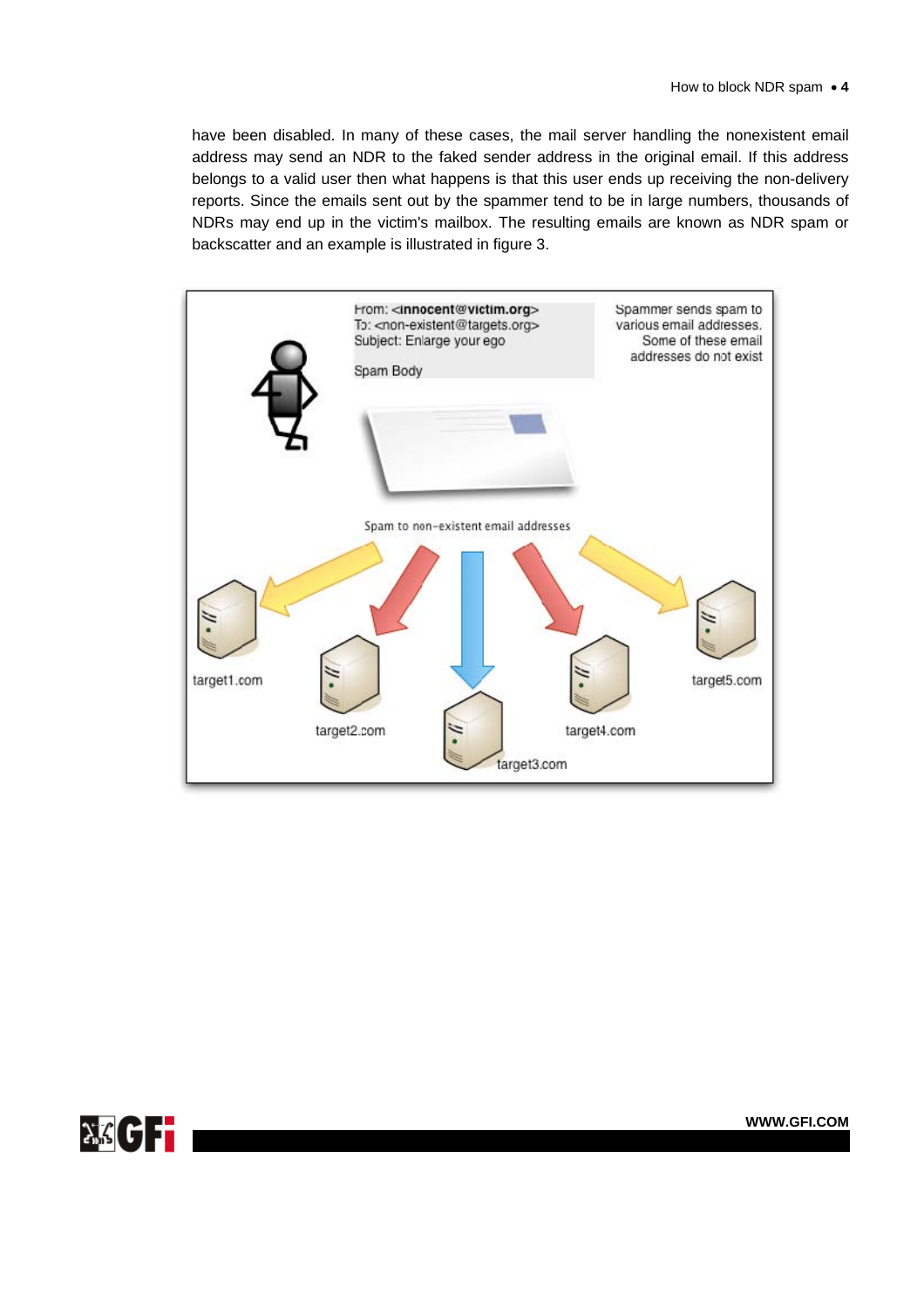

Figure 3

### **Why does NDR spam work?**

Many mail servers are known to block email coming from non-existent domain names. Therefore spammers spoof email addresses which have valid working domain names to bypass this simple check. The result is that the victim MTA handling the email address that was faked by the spammers will receive a large number of NDR messages. These email messages can be difficult to block as it is not straightforward to distinguish between a legitimate NDR and one generated by spam.

It is unlikely that the spammers make use of this method to guarantee the delivery of the spam message. This is especially true when the address being spammed with NDRs is receiving hundreds of emails in a short time. Apart from this, the presentation of the spam message is reduced since the message can be truncated or appear as an attachment. Therefore the message is less likely to be read. An example of an NDR spam email message can be seen in figure 4.

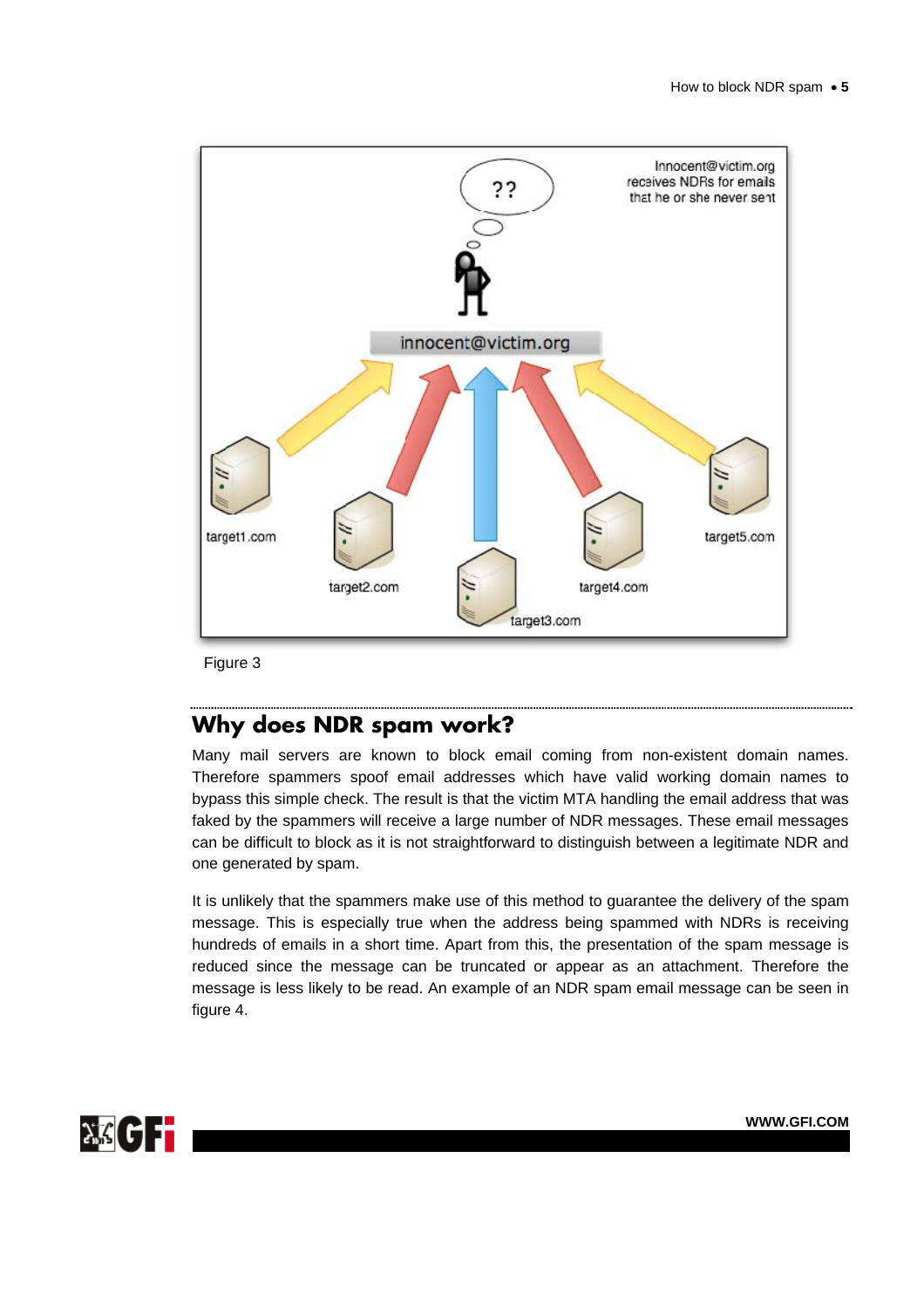|                               | Undeliverable: ??????????????? ????????? ???????? -                                                                                                                                                                                                                                                        |
|-------------------------------|------------------------------------------------------------------------------------------------------------------------------------------------------------------------------------------------------------------------------------------------------------------------------------------------------------|
| File<br>Edit                  | View Insert Tools Actions<br>Help                                                                                                                                                                                                                                                                          |
|                               | El Send Again   2   3   2   X   4 + 9                                                                                                                                                                                                                                                                      |
| From:<br>To:                  | Sent: Tue 4/1/2008 6:55 AM<br>System Administrator<br><ndr email="" spam="" victim=""><br/>Subject: Undeliverable: ??????????????? ????????? ?????????</ndr>                                                                                                                                               |
|                               | Your message did not reach some or all of the intended recipients.                                                                                                                                                                                                                                         |
| Subject:<br>Sent:             | ,,,,,,,,,,,,,,,,,,,,,,,,,,,,,,,,,,,,<br>4/1/2008 5:05 AM                                                                                                                                                                                                                                                   |
|                               | The following recipient(s) could not be reached:                                                                                                                                                                                                                                                           |
| find out the correct address. | <original email="" recipient="" spam=""> on 4/1/2008 6:58 AM<br/>The e-mail account does not exist at the organization this message<br/>was sent to. Check the e-mail address, or contact the recipient directly to<br/><original #5.1.1="" domain="" email="" recipient="" spam=""></original></original> |
|                               |                                                                                                                                                                                                                                                                                                            |

Figure 4

### **How to reduce exposure to NDR spam**

If you are responsible for a network that is a victim of NDR spam or backscatter, there are only a few preventive measures that you can take. One of the more straightforward solutions is to turn off your catchall mailboxes<sup>3</sup>. When this feature is disabled, unless the spammer spoofs your email address, your mail server will not be accepting non-delivery reports for email addresses which do not exist on your mail server.

If on the other hand, you are responsible for an email server that is causing NDR spam, then it is recommended that you configure the mail server to reject during SMTP transmission rather than bounce email messages which cannot be delivered. Various email servers such as Microsoft Exchange, Postfix, Sendmail and Qmail have patches to improve the behavior to

 $3$  Catchall mailboxes are email mailboxes that receive all email messages which do not have a named mailbox

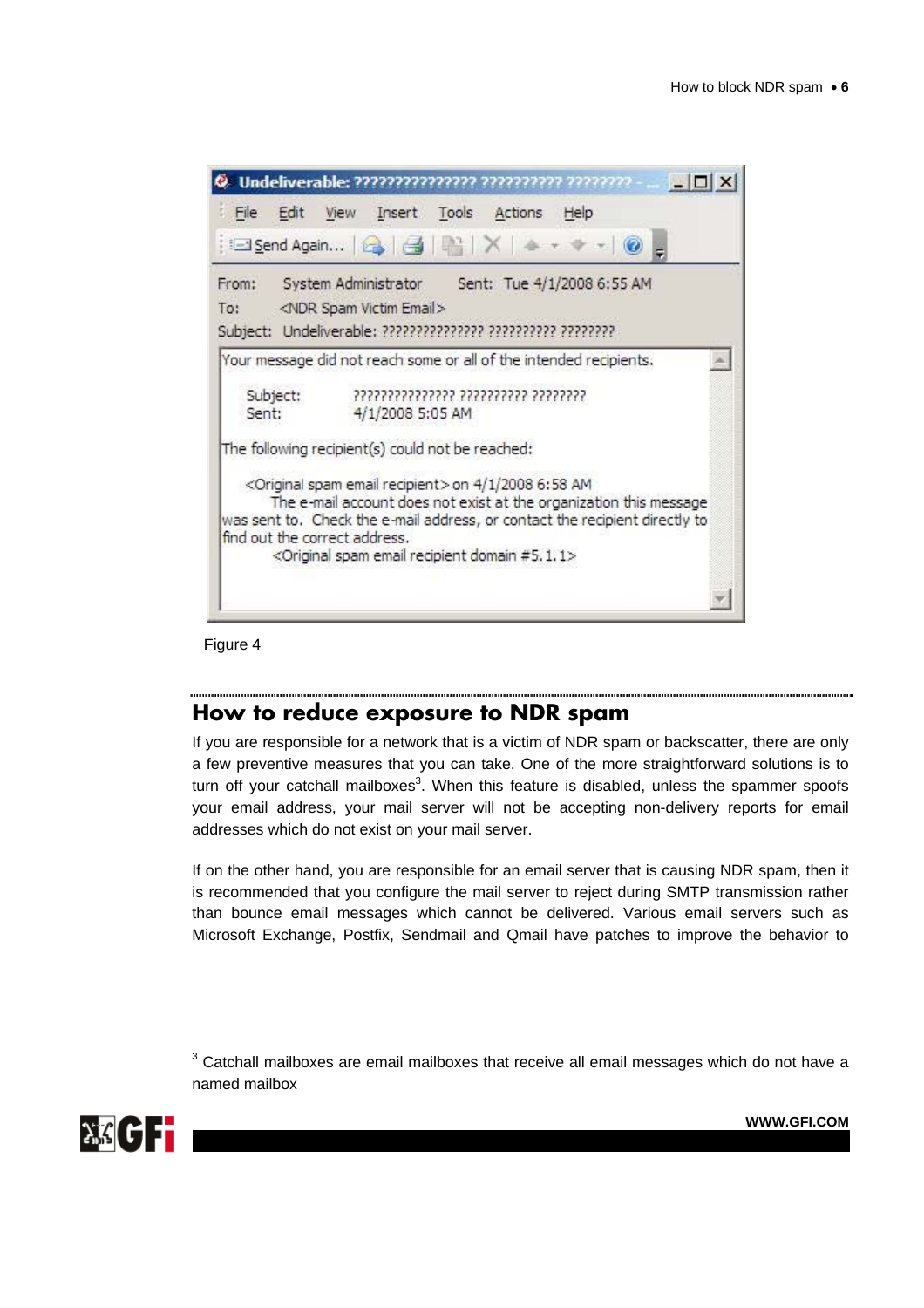create less backscatter. One can find online resources which detail $4$  how to configure these servers to prevent the NDR spam problem getting worse.

### **A better solution**

The latest version of GFI's MailEssentials for Exchange and SMTP<sup>5</sup> allows automated blocking of NDR spam. This solution does not require any changes to be made on the mail server's side. GFI's MailEssentials scans NDR emails by making use of the existing Anti-spam features employed by MailEssentials, such as the Bayesian Filter, DNS Blacklists, Sender URI RealTime Blocklists and Keyword Checking. GFI MailEssentials will also make use of the Directory Harvesting feature<sup>6</sup> on the Gateway to drop email messages and NDRs sent to nonexistent users. If the NDR makes it past these protection mechanisms, then the email message is checked against the "NewSender" feature. This feature allows end users to receive only legitimate non-delivery reports, thus allowing them to focus on actual work rather than cleaning up the mailbox.

#### **About GFI**

GFI is a leading software developer that provides a single source for network administrators to address their network security, content security and messaging needs. With award-winning technology, an aggressive pricing strategy and a strong focus on small-to-medium sized businesses, GFI is able to satisfy the need for business continuity and productivity encountered by organizations on a global scale. Founded in 1992, GFI has offices in Malta, London, Raleigh, Hong Kong and Adelaide which support more than 200,000 installations worldwide. GFI is a channel-focused company with over 10,000 partners throughout the world. GFI is also a Microsoft Gold Certified Partner. More information about GFI can be found at http://www.gfi.com.

## **Appendix**

#### **Keywords**

- ndr spam
- **backscatter**
- dsn delivery status notification
- collateral spam

<sup>4</sup> Preventing Backscatter

- 5 How to check for NDR spam
- <sup>6</sup> Directory Harvesting